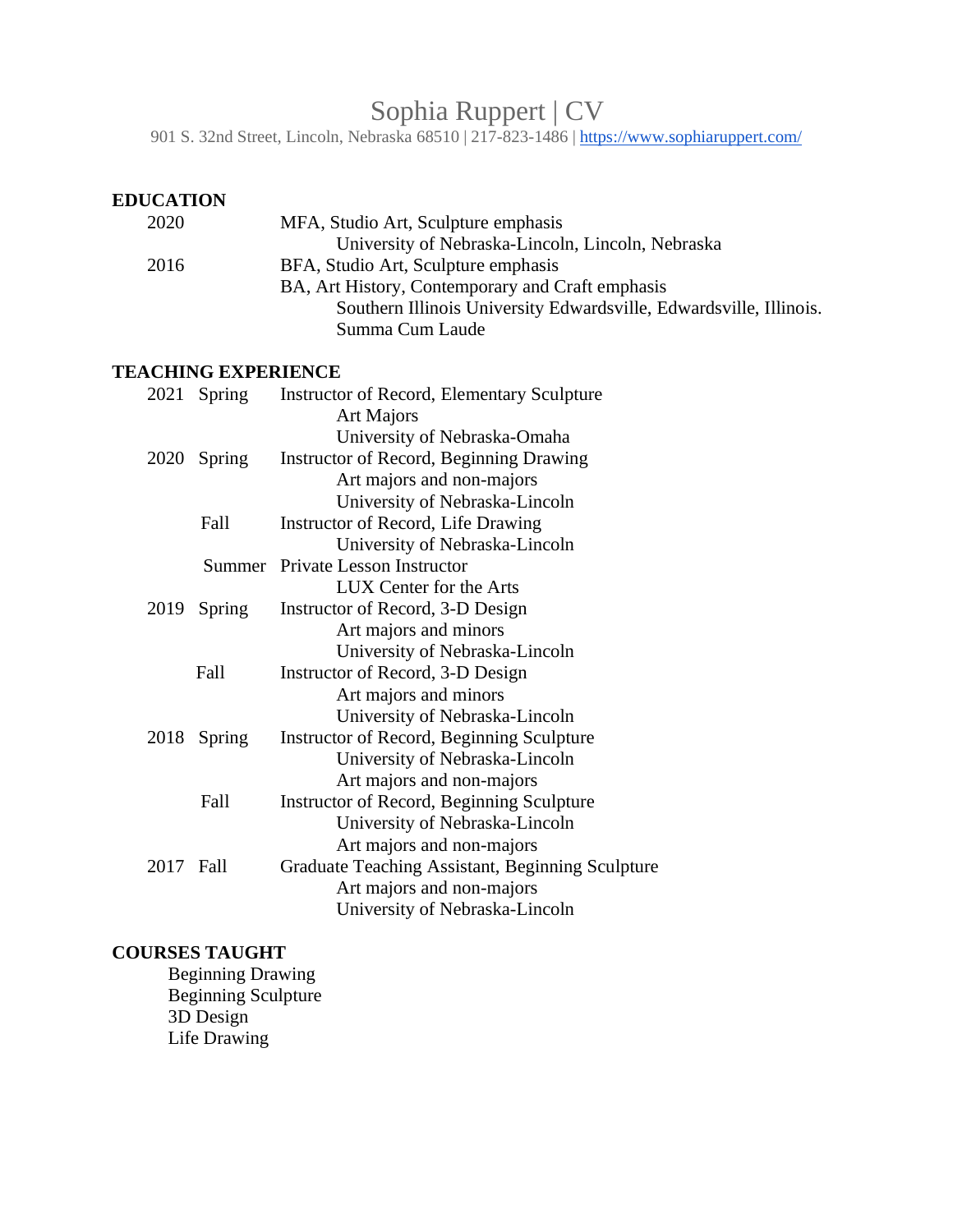#### **PROFESSIONAL EXPERIENCE**

| 2018 | Collection and Exhibition Intern                                       |
|------|------------------------------------------------------------------------|
|      | Sheldon Museum of Art, Lincoln Nebraska                                |
|      | Installation of Sculpture on Campus Alumni Exhibition                  |
|      | Southern Illinois University Edwardsville, Art and Design West Gallery |
| 2016 | Installation of <i>Patrick Dougherty: A Photo Exhibition</i>           |
|      | Southern Illinois University Edwardsville, Art and Design West Gallery |
|      | Assistant, 386 B Figure Modeling course                                |
|      | Southern Illinois University Edwardsville                              |
| 2015 | Assistant, 202A Introduction to Sculpture course                       |
|      | Southern Illinois University Edwardsville                              |
| 2014 | <b>Undergraduate Research and Creative Assistant</b>                   |
|      | Southern Illinois University Edwardsville                              |
|      |                                                                        |
|      | <b>LECTURES AND PANNEL DISCUSSIONS</b>                                 |
| 2020 | Artist Talk and Panel Discussion, Threads Laid Bare                    |
|      | Anderson Gallery, Drake University, Des Moines, Iowa                   |
|      | Artist Talk and Panel Discussion, Rural                                |
|      | Gallery 1010, Knoxville Tennessee                                      |
| 2019 | Visiting Artist and Lecturer                                           |

| Northwest Missouri State University, Maryville, Missouri            |
|---------------------------------------------------------------------|
| Visiting Classroom Lecturer, Intermediate and Advanced Sculpture    |
| University of Nebraska-Lincoln, Lincoln, Nebraska                   |
| "A Personal Account of the Intersection of Art History and Contempo |

#### 2017 "A Personal Account of the Intersection of Art History and Contemporary Studio Practice" 6th Annual Art History Symposium Southern Illinois University Edwardsville, Edwardsville, Illinois

 2016 "Craft Versus Art: An Analysis of an Artificial Divide" 5th Annual Art History Symposium

# Southern Illinois University Edwardsville, Edwardsville, Illinois

# **SOLO EXHIBITIONS**

| 2020 | <i>I Poked You Where We Were Connected – Eisentrager Howard Gallery,</i><br>Lincoln, Nebraska |
|------|-----------------------------------------------------------------------------------------------|
|      | <i>Plastic Prayers</i> – Lux Center for the Arts, Lincoln, Nebraska                           |
| 2018 | Vessel for Man and Child – Medici Gallery, Lincoln, Nebraska                                  |
| 2017 | This is My Body – Medici Gallery, Lincoln, Nebraska                                           |
| 2016 | Sophia Ruppert - Solo Art Series - Light Space & Time Online Art Gallery,                     |
|      | Jupiter, Florida                                                                              |

# **SELECT GROUP AND JURIED EXHIBITIONS**

| 2020 | <i>Threads Laid Bare</i> – Anderson Gallery, Des Moines, Iowa |  |  |  |  |
|------|---------------------------------------------------------------|--|--|--|--|
|      | Curator Julia Franklin                                        |  |  |  |  |
|      |                                                               |  |  |  |  |

- *IN-Structures* LUX Center for the Arts, Lincoln, Nebraska Artistic Director Lindsey Clausen
- *NOW*  Kiechel Fine Art, Lincoln, Nebraska Curator Aaron Holz

*Upcoming Down the Road –* Project Project, Omaha, Nebraska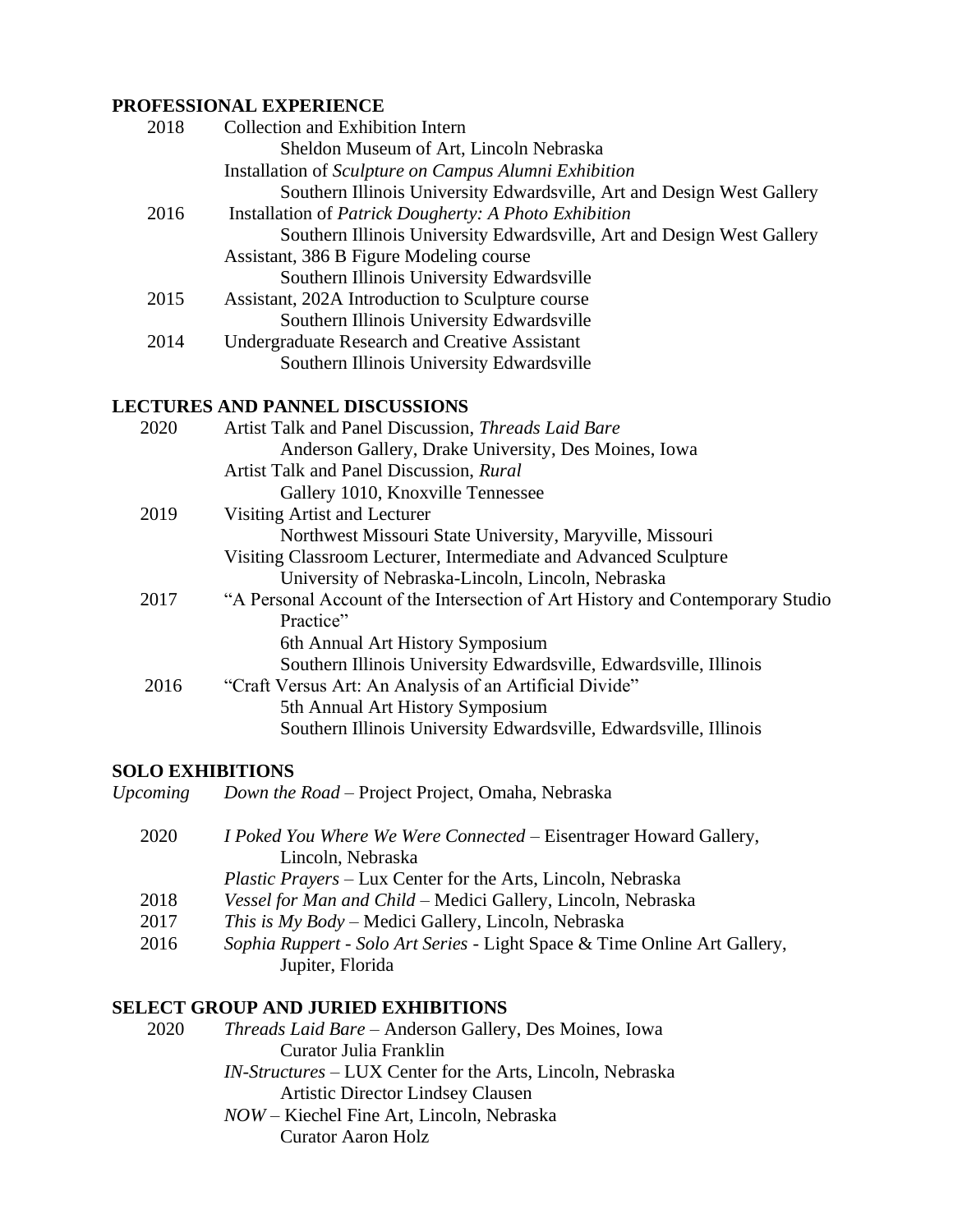| 2020 | Assemblage – The Olympia Project, Brooklyn, New York                         |
|------|------------------------------------------------------------------------------|
|      | Curators Julia Speed and Sophie Olympia Riese                                |
|      | The Salina Biennial - Salina Art Center, Salina, Kansas                      |
|      | Curator Ksenya Gurshtein                                                     |
|      | A Sculptural Exhibition - The In Art Gallery, Edwardsville, Illinois         |
|      | Curators Leticia Bajuyo and Mike Barclay                                     |
|      | Contrasting Shapes - Museu Textil, Virtual Exhibition,                       |
|      | Curator Rodrigo Franzão                                                      |
|      | Rural - Gallery 1010, Knoxville, Tennessee                                   |
|      | <b>Curator Jake Miller</b>                                                   |
|      | Artists Choosing Artists – The Burkholder Project, Lincoln, Nebraska         |
|      | <b>Artistic Director Anne Burkholder</b>                                     |
|      | <i>Earth Mother II – Envision Arts</i>                                       |
|      | Director Ginger Cochran                                                      |
| 2019 | Firsthand - Northwest Missouri State University, Maryville Missouri          |
|      | <b>Artistic Director Veronica Watkins</b>                                    |
|      | Whiplash - Tugboat Gallery, Lincoln, Nebraska                                |
|      | <b>Artistic Director Peggy Gomez</b>                                         |
|      | Space is Fluid - Architecture Hall, Lincoln, Nebraska                        |
|      | Curator Adrian Dilva                                                         |
|      | Indelible - Sink Studios, Lincoln, Nebraska                                  |
|      | <b>Artistic Director Lindsay Epperson</b>                                    |
|      | Uncanny Comfortable - Lincoln Calling, Parish Studios, Lincoln Nebraska      |
|      | <b>Artistic Director Spencer Munson</b>                                      |
| 2018 | Medici 25th - Eisentrager Howard Gallery, Lincoln, Nebraska                  |
|      | Artistic Director Patricia Davis                                             |
|      | Gifted - Lux Center for the Arts, Lincoln, Nebraska                          |
|      | <b>Curator Katelyn Farneth</b>                                               |
|      | Concurrence - The Lee Dam Art Center for Fine Art, Marysville, Kansas        |
|      | Artistic Director Angela Sutton-Schmale                                      |
| 2017 | Our Daily Armor - The Virago in Contemporary Art and Adornment,              |
|      | Seattle, Washington                                                          |
|      | Artistic Director Tracy Cilona                                               |
|      | Annual Undergraduate Juried Exhibition - SIUE, Edwardsville, Illinois        |
|      | Juror Margaret Keller                                                        |
|      | All Women Art Exhibition - Light Space & Time Online Art Gallery,            |
|      | Jupiter, Florida                                                             |
|      | Artistic Director John R. Math                                               |
|      | Abstracts Art Exhibition - Light Space & Time Online Art Gallery,            |
|      | Jupiter, Florida                                                             |
|      | Artistic Director John R. Math                                               |
| 2016 | Varsity Art XX - Art St. Louis, St. Louis, Missouri                          |
|      | Artistic Director Robin Hirsch-Steinhoff                                     |
|      | The Rockford Midwestern Biennial - Rockford Art Museum, Rockford, Illinois   |
|      | Juror Sarah Krepp                                                            |
|      | Art in the Park, Nokomis, Illinois                                           |
|      | <b>Artistic Director Will Shalter</b>                                        |
|      | 29th September Competition - Alexandria Museum of Art, Alexandria, Louisiana |
|      | Juror Francis Pavy                                                           |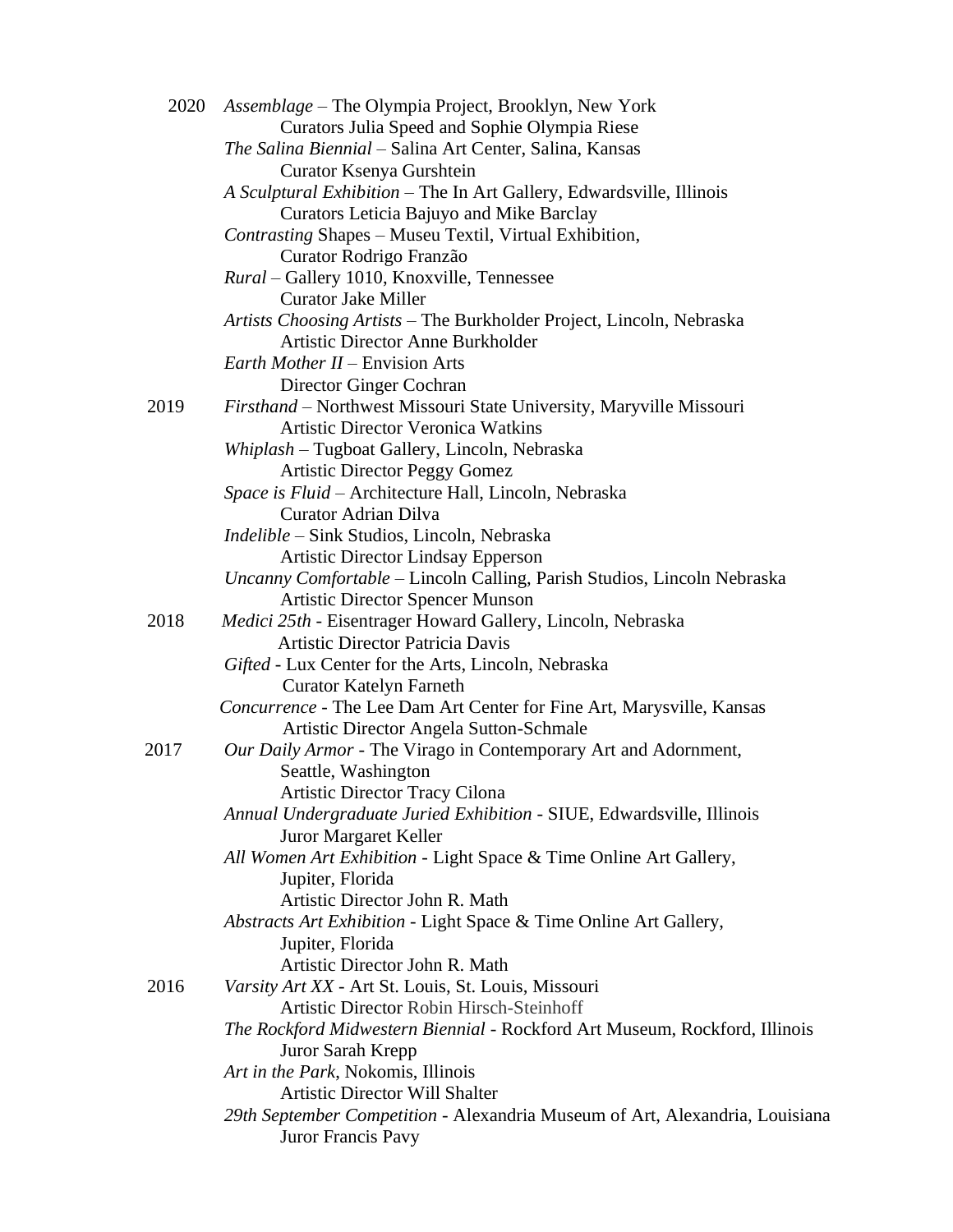| Sculpture on Campus - SIUE, Edwardsville, Illinois                           |
|------------------------------------------------------------------------------|
| Juror Afruz Amighi                                                           |
| Small Works Art Show, Woodriver, Illinois                                    |
| Juror Joe Page                                                               |
| Sculpture on Campus - SIUE, Edwardsville, Illinois.                          |
| <b>Juror Patrick Dougherty</b>                                               |
| Annual Undergraduate Juried Exhibition - SIUE, Edwardsville, Illinois        |
| Juror Martin Brief                                                           |
| Open Art Exhibition - Light Space & Time Online Art Gallery, Jupiter Florida |
| Artistic Director John R. Math                                               |
| <i>Abstracts</i> - Light Space & Time Online Art Gallery, Jupiter, Florida   |
| Artistic Director John R. Math                                               |
| The Twenty-Sixth Cedarhurst Biennial - Cedarhurst Center for the Arts,       |
| Mt. Vernon, Illinois.                                                        |
| Jurors Kathryn Nahorski and David Brinker                                    |
| <i>Small Works Art Show, Woodriver, Illinois</i>                             |
| <b>Juror Amy Howard</b>                                                      |
| Annual Undergraduate Juried Exhibition - SIUE, Edwardsville, Illinois        |
| Sculpture on Campus - SIUE, Edwardsville, Illinois                           |
| Juror Amy Hauft                                                              |
|                                                                              |

# **PUBLICATIONS**

| 2020 | Fiber Arts Now, "Emerging Artists", Fall Issue                                                                                                |
|------|-----------------------------------------------------------------------------------------------------------------------------------------------|
|      | Friend of the Artist, Volume 12                                                                                                               |
|      | The Woven Tale Press, October Print Issue                                                                                                     |
|      | "Inside the Studio with Sophia Ruppert," The Woven Tale Press,                                                                                |
|      | https://www.thewoventalepress.net/2020/10/29/a-fiber-sculptors-industrial-<br>studio/                                                         |
|      | Contrasting Shapes, Rodrigo Franzão, Catalog                                                                                                  |
|      | https://issuu.com/museutextil/docs/museu_t_xtil_-_contrasting_shapes_-<br>_virtual_exhibi                                                     |
| 2019 | Space is Fluid, WAI Architecture Think Tank, Fold Curatorial and Publishing                                                                   |
|      | https://www.waithinktank.com/filter/exhibition/Fold-Curatorial                                                                                |
|      | Tugboat Proudly Presents: "Whiplash", Tugboat Gallery                                                                                         |
|      | Art Connects Northwest Students, Northwest Student Media                                                                                      |
| 2017 | Our Daily Armor III, Virago Gallery                                                                                                           |
|      | https://viragogallery.com/blogs/exhibits/our-daily-armor-lll-the-virago-in-                                                                   |
|      | contemporary-art-and-adornment                                                                                                                |
| 2016 | Sculpture on Campus at SIUE: A Conversational Dialogue with Afruz Amighi,                                                                     |
|      | Thad Duhigg, and Sophia Ruppert. Polymath: An Interdisciplinary Arts<br>and Sciences Journal                                                  |
|      | RAM Opens Rockford Midwestern Biennial, Rockford Art Museum                                                                                   |
|      | https://rockfordartmuseum.org/connect/news/215-ram-opens-rockford-<br>midwestern-biennial-with-free-public-opening-june-10-features-85-works- |
|      | $by - 78 - artists$                                                                                                                           |
|      | Meet the Artist: Sophia Ruppert, Art St. Louis                                                                                                |
|      | https://www.youtube.com/watch?v=QxXEpZFfWrM&ab_channel=ArtStL<br>ouis                                                                         |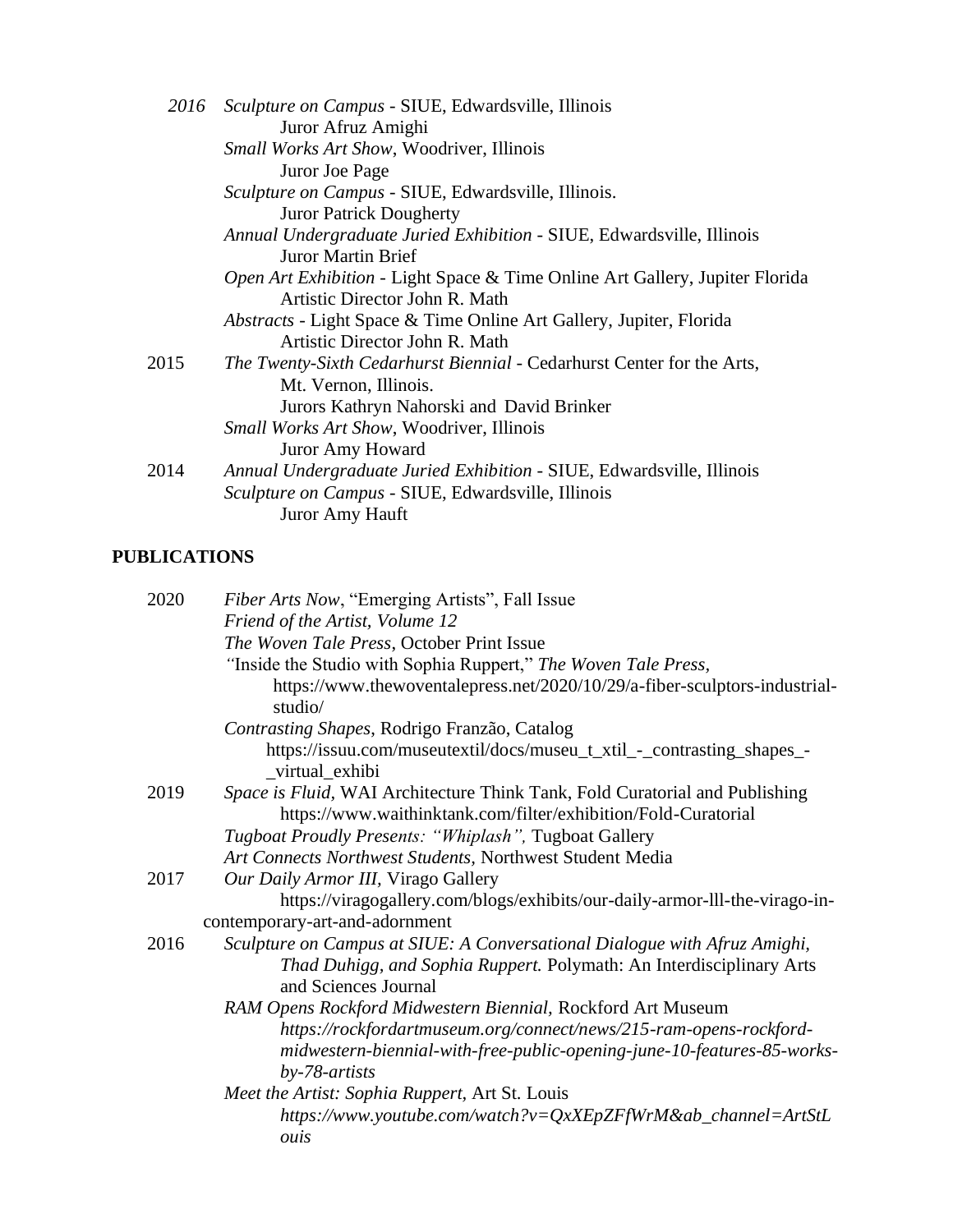#### **HONORS, AWARDS, FELLOWSHIPS, AND SCHOLARSHIPS**

| 2020           | Gilbert Bayes Award - Royal Society of Sculptors, London                                                                       |  |  |
|----------------|--------------------------------------------------------------------------------------------------------------------------------|--|--|
|                | Kimmel Foundation Emerging Artist - Visual Category, Mayor's Art Awards,<br>Lincoln, Nebraska                                  |  |  |
|                | Francis William Vreeland Award in Art, UNL                                                                                     |  |  |
| 2019           | Dan and Barbara Howard Creative Achievement Award, UNL                                                                         |  |  |
|                | Cedar Point Residency Scholarship, Cedar Point Biological Station                                                              |  |  |
|                | Lake Ogallala, Nebraska                                                                                                        |  |  |
|                | 2017-20 Othmer Fellowship, UNL, Lincoln Nebraska                                                                               |  |  |
| 2016           | Fifth place, 3-D category, Abstracts, Light Space & Time Art Gallery<br>Jupiter, Florida                                       |  |  |
|                | Honorable Mention, three-dimensional category, Open Art Exhibition,<br>Light Space & Time Online Art Gallery, Jupiter, Florida |  |  |
| 2015           | Art Club Award, Annual Undergraduate Juried Exhibition, SIUE                                                                   |  |  |
| 2014           | Third place, 2014 Sculpture on Campus juried competition, SIUE                                                                 |  |  |
|                | Provost Scholarship for continuing Art and Design students, SIUE                                                               |  |  |
| <b>SERVICE</b> |                                                                                                                                |  |  |
| 2018-19        | President, Visual Artists in Practice, UNL (Graduate Arts Organization)                                                        |  |  |
| 2017           | Volunteer, Lincoln Summer Fest, LUX Center for the Arts, Lincoln, Nebraska                                                     |  |  |
| 2016           | Secretary of Sculptors at Wagner, SIUE, Edwardsville, Illinois                                                                 |  |  |
|                | Chief Coordinator for visiting artist Jill Downen, SIUE                                                                        |  |  |
|                | On Site Sculpture Installation, Sculpture on Campus, SIUE                                                                      |  |  |
|                | Co-Coordinator for Sculptors at Wagner fundraising, SIUE                                                                       |  |  |
|                | Volunteer, Friends of Art Annual Art Auction. SIUE                                                                             |  |  |
|                | Co-Coordinator, Sculpture on Campus, SIUE                                                                                      |  |  |
| 2015           | Chief Coordinator, Sculpture on Campus, SIUE                                                                                   |  |  |
|                | On Site Sculpture Installation, Sculpture on Campus, SIUE                                                                      |  |  |
|                | Exhibition Installation Crew, Patrick Dougherty photography exhibition, SIUE                                                   |  |  |
|                | Secretary of Sculptors at Wagner, SIUE                                                                                         |  |  |
|                | Chief Coordinator for visiting artist Harry Webber, SIUE                                                                       |  |  |
|                | Volunteer, Friends of Art Annual Art Auction. SIUE                                                                             |  |  |
| 2014           | Chief Coordinator, Sculpture on Campus. SIUE                                                                                   |  |  |
|                | On Site Sculpture Installation, Sculpture on Campus, SIUE                                                                      |  |  |
| 2013-15        | President, Sculptors at Wagner, SIUE, Edwardsville, Illinois                                                                   |  |  |
|                |                                                                                                                                |  |  |

#### **GRANTS AND RESIDENCIES**  $U_{\text{nonima}}$

| <b>UPCOILLINE</b> |                                                                             |
|-------------------|-----------------------------------------------------------------------------|
|                   | Ragdale Foundation, Lake Forest, Illinois                                   |
| 2020              | Kimmel Harding Nelson Center for the Arts, Nebraska City, Nebraska          |
|                   | 3 week residency (Postponed due to Covid-19)                                |
| 2019              | Cedar Point Biological Station, Lake Ogallala, Nebraska                     |
|                   | 1 week residency                                                            |
|                   | Hixson-Lied College of Fine and Performing Arts, Graduate Student Scholarly |
|                   | and Creative Activity Grant, UNL                                            |
| 2016              | Recipient of a stipend to build <i>Adorn</i> for SIUE                       |
| 2015              | Recipient of a stipend to build Threshold for SIUE                          |
|                   |                                                                             |

2014 Recipient of a stipend to build Onward for SIUE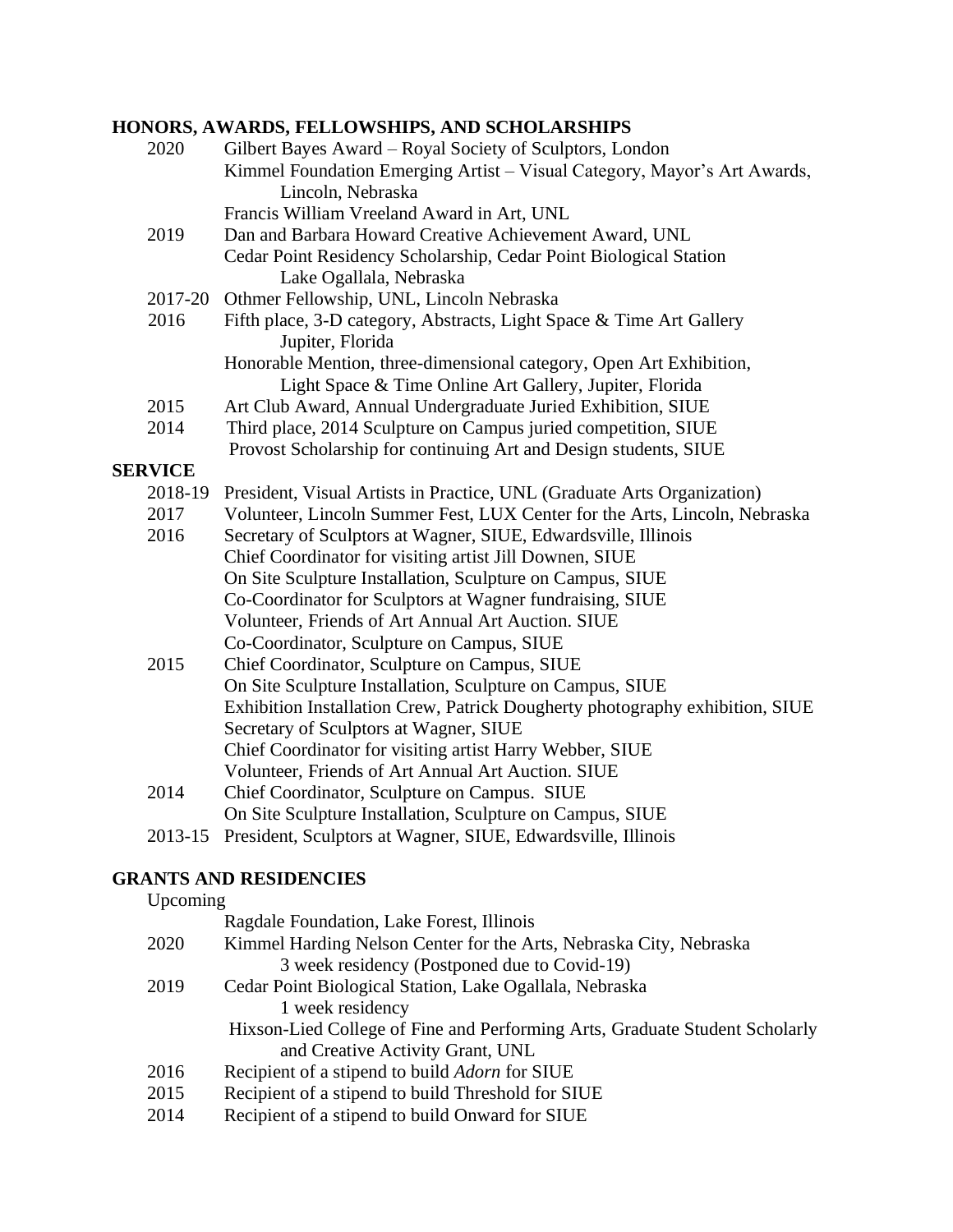#### **TECHNICAL SKILLS AND ABILITIES**

#### **Sculpture**

Assemblage Blacksmithing - gas forge, power hammer Casting - bronze, aluminum, wax, gypsum and plaster, concrete, non-traditional Clay Modeling - figure, drapery, sighting/measuring Concrete Finishing Crate Making Fabrication – steel, copper, bronze, brass, nickel, wood, wax, non-traditional Framing Found Object Manipulation Glass – cold cutting and fabrication Lathe Mold Making - ceramic shell, plaster, rubber, sand, standard investment Multimedia Installation, Site Specific Installation Saws - band, chop, circle, compound miter, hand, jig, table, scroll, wall Plasma Torch

Welding - MIG, TIG, Oxyacetylene

#### **Textile**

Sewing – machine and hand Crochet Embroidery Paper Making Fabric Dying

#### **Ceramic**

Glaze Chemistry Hand Building Kiln Design and Construction Plaster Mold Making Slip Casting Wheel - electric and treadle

#### **Fine Metalwork**

Casting Electroforming Fabrication Raising Soldering Stone Setting

#### **Digital**

Epilogue Fusion Laser Cutter and Engraver Laguna Plasma CNC Laguna 3 axis CNC Milling Ultimaker 3D Printer Aspire Photoshop Illustrator